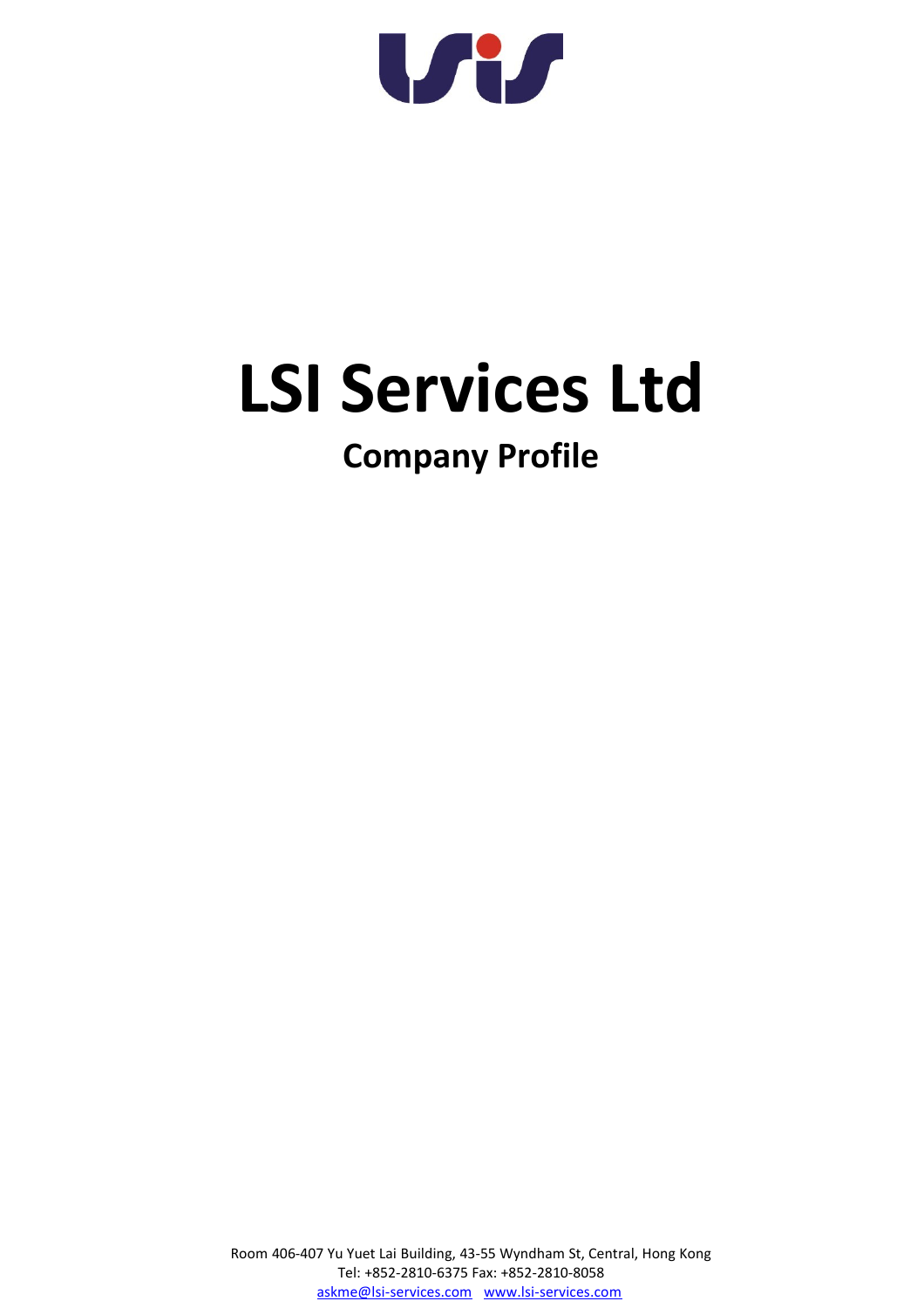

### **Company Background**

LSI Services (LSI= **L**ight **S**ound **I**mage) is a Hong Kong based Pro-AV Design Studio & Systems Integrator specialising in design, supply & installation of high-end pro audio-visual (Pro-AV) systems for hi-end retail, residential, corporate & hospitality clients . We have been operating since December 2003 (7 years). During this time, we have done work for many prestige clients including Christian Dior, FENDI, LOEWE, TIME Warner, The China Club and Harvey Nichols in Hong Kong. In addition, LSI have executed projects for 14+ Louis Vuitton Stores in the Asia region, plus 7 more where they designed the A-V component.

We work very closely with our clients to create well-designed, aesthetically pleasing systems that seamlessly blend into our clients selected environment. We make use of the latest available smart-home technology to integrate lighting, audio-visual elements such as large screen TV's, projectors, music & surround-sound stereo systems, environmental controls such as air-conditioning, window blind & curtain controls, wireless networking & internet into one seamless hand-held, wireless controller that can be operated from anywhere in the required environment.

All of our designs meet and exceed the functionality objectives for our clients today, whilst ensuring that our systems are flexible enough to cope with new technologies as they becomes available. Our seamless, end-toend service always keeps an eye on functionality and design. This means that we frequently compete with and wins jobs from much larger companies than ourselves, as larger companies are unable to match the same high level of service combined with a deep appreciation of design & aesthetics that we can offer.

Our company is run by a small, dedicated team of AV professionals.

### **We offer consultation, design, supply and installation services in all of the following areas:**

- **1. Audio-Visual Distribution Systems** for retail outlets, commercial buildings, hotels, restaurants, spa and treatment facilities, and private clubs.
- **2. Presentation and Control Systems** for conference rooms, training rooms, show suites, interactive exhibitions, and video conferencing systems.
- **3. Display Systems** including plasma, LCD TV, and monitor displays for retail promotions, business presentations and entertainment venues.
- **4. AV System Design Services** including design consultancy services for AV installations by clients nominated contractor
- **5. Architectural Lighting Control systems** for hotels, bars & restaurants, conference rooms, spa & treatment facilities, retail outlets and other buildings requiring easy to use, flexible, & efficient control of lighting.
- **6. Maintenance and service** for designed, supplied & installed systems, enabling the client to provide regular feedback on system operation and functionality.

### **In addition, we are specialists in the following areas:**

### **1. Corporate:**

Integration of lighting & AV effects for different corporate environments such as meetings, presentations, & videoconferencing

### **2. Hospitality:**

Design, supply, and installation of centralized control systems for lighting, sound, display, & matrixed switched centralized video distribution. These can include flexible solutions for different sound environments.

### **3. High-End Residential:**

SMART home integration making use of hand-held wireless control systems including iPod / iPad to fully control the home. Applications include remote control of lighting, distribution of hi-quality audio, hi-definition video to large-screen format TV's & projection, as well as wireless internet, blinds, curtains & air air-conditioning.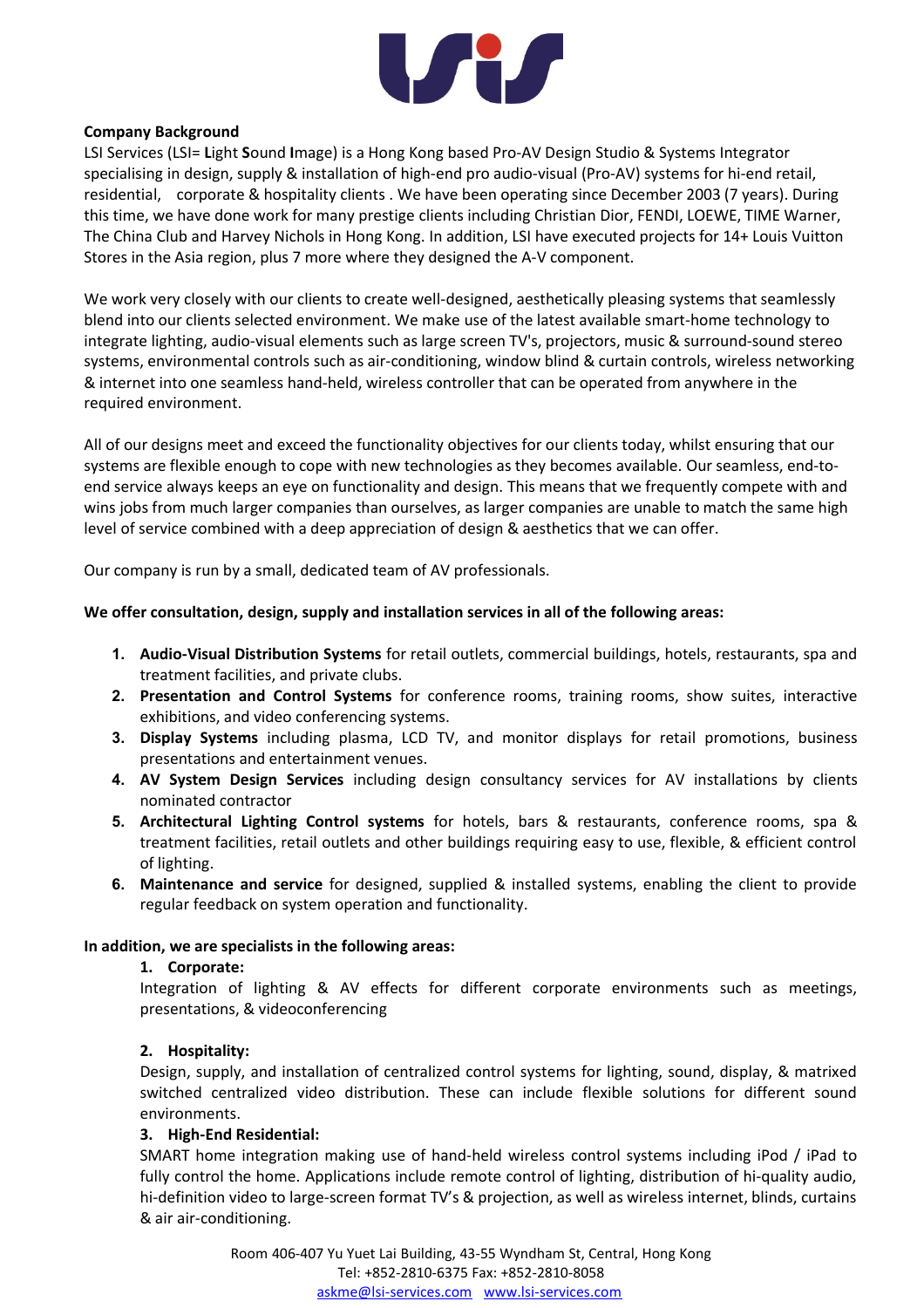

### **4. High-End Retail:**

Automation of lighting, projection & in-store AV systems, video displays, background music, digital signage, lighting systems, & remote access for uploading external content.

**We are also the Hong Kong distributor for several hi-end manufacturers in the Pro-AV industry including**





Port **SONANCE®** 



**Management Team:** 

### **Ken O'Byrne** *CTS* **Managing Director / AV Systems Designer Linked** in

Ken is one of the founding partners of LSI-Services. He has built up the company since 2003. Ken is an industry veteran with over 16 years industry experience as a Sound Engineer, Project Manager and AV Consultant, specialising in audio-visual distribution control, presentation and control systems, and display systems. As well as running the day-to-day operation of the company, Ken is responsible for all of our project management and system design.

### **Cyrus Atefi** *MSC*

**Technical Director**



Cyrus is one of the founding partners of LSI services and has been with the company since it started in 2003. He has more than 15 years industry experience as a Programming Manager and Technical Director, specialising in presentation and control systems, display systems, and maintenance services. He is responsible for all of our programming and technical supervision.

## **Connie Ho** *BBA Management*

**Sales Admin Manager/Office Manager** 



Connie has been with LSI Services since 2008. She plays a key role in LSI Services and is responsible for all of our sales, and marketing & office administration activities. She has over 5 year's industry experience. Previously Connie worked as the co-coordinator of large audio systems company.

**Gar Lap Tsoi AV System Design Manager Linked** in

Gar Lap is our newest team member having just joined us. he has six years of industry experience in project management an AV systems design. He is responsible for AV systems design and installations at LSI. previously he worked as a product application specialist in a pro-AV company.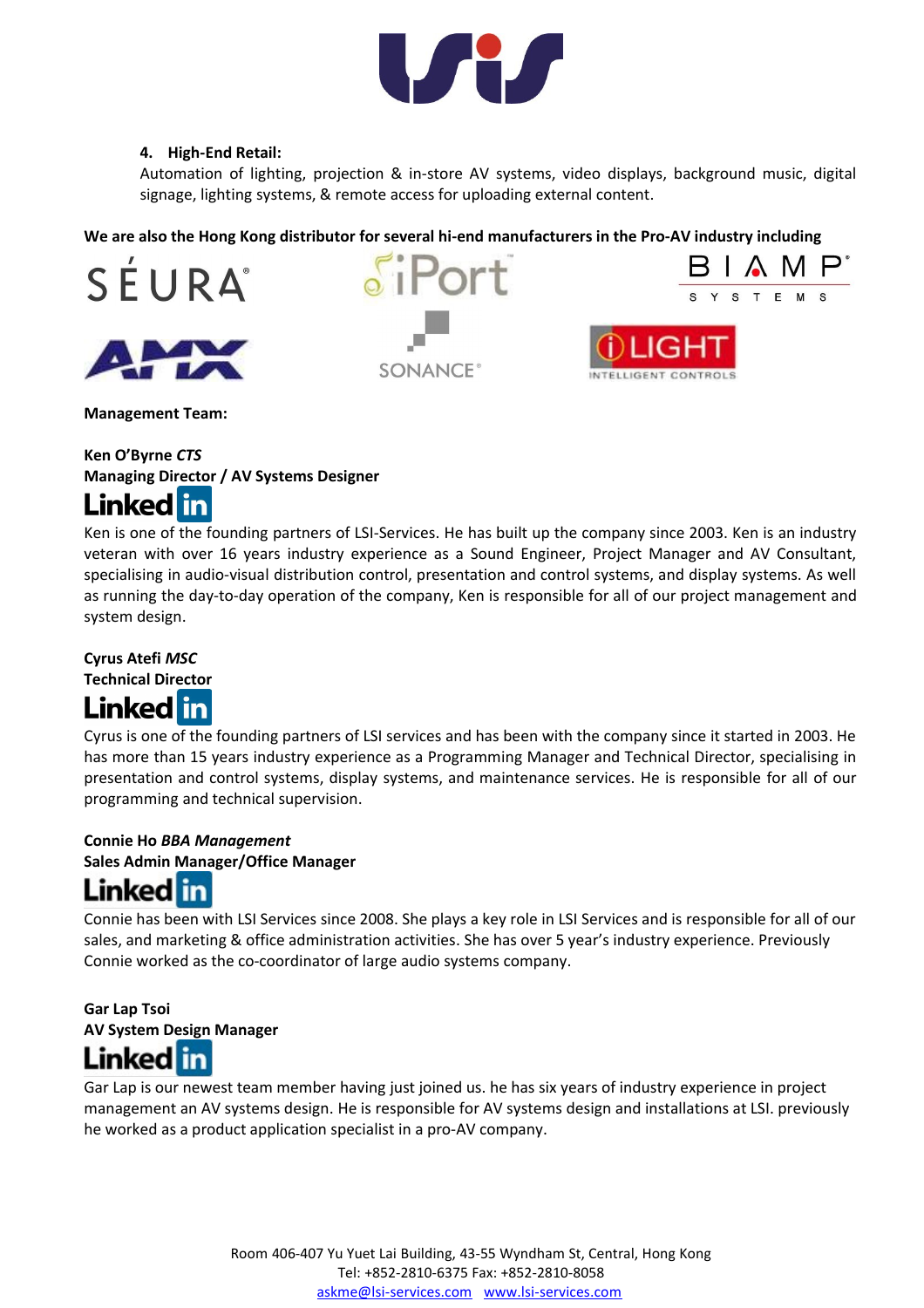

### **Martin Brownson**

### **Lighting Systems Design Manager**

Martin has been with LSI-Services since 2005. He has over a decade of industry experience as a lighting systems programmer specialising in effect, LED dimming and lighting design and programming. He is responsible for all of our lighting systems, programming and supervision of installation work.

### **Project Reference list:**

We have worked on over 1,000 projects for many high-end clients including Louis Vuitton, PRADA, Christian Dior, ZUMA, Harvey Nichols and TIME Warner. Please see a list of project references on the next page.

If you would like to know more about how we have produced effective solutions that helped our clients to solve their Pro-AV issues, please call Ken O'Byrne or Cyrus Atefi in Hong Kong on +852-2810-6375 or email us at [askme@lsi-services.com](mailto:askme@lsi-services.com)

Please see the pages below for a list of some of the projects we have worked on.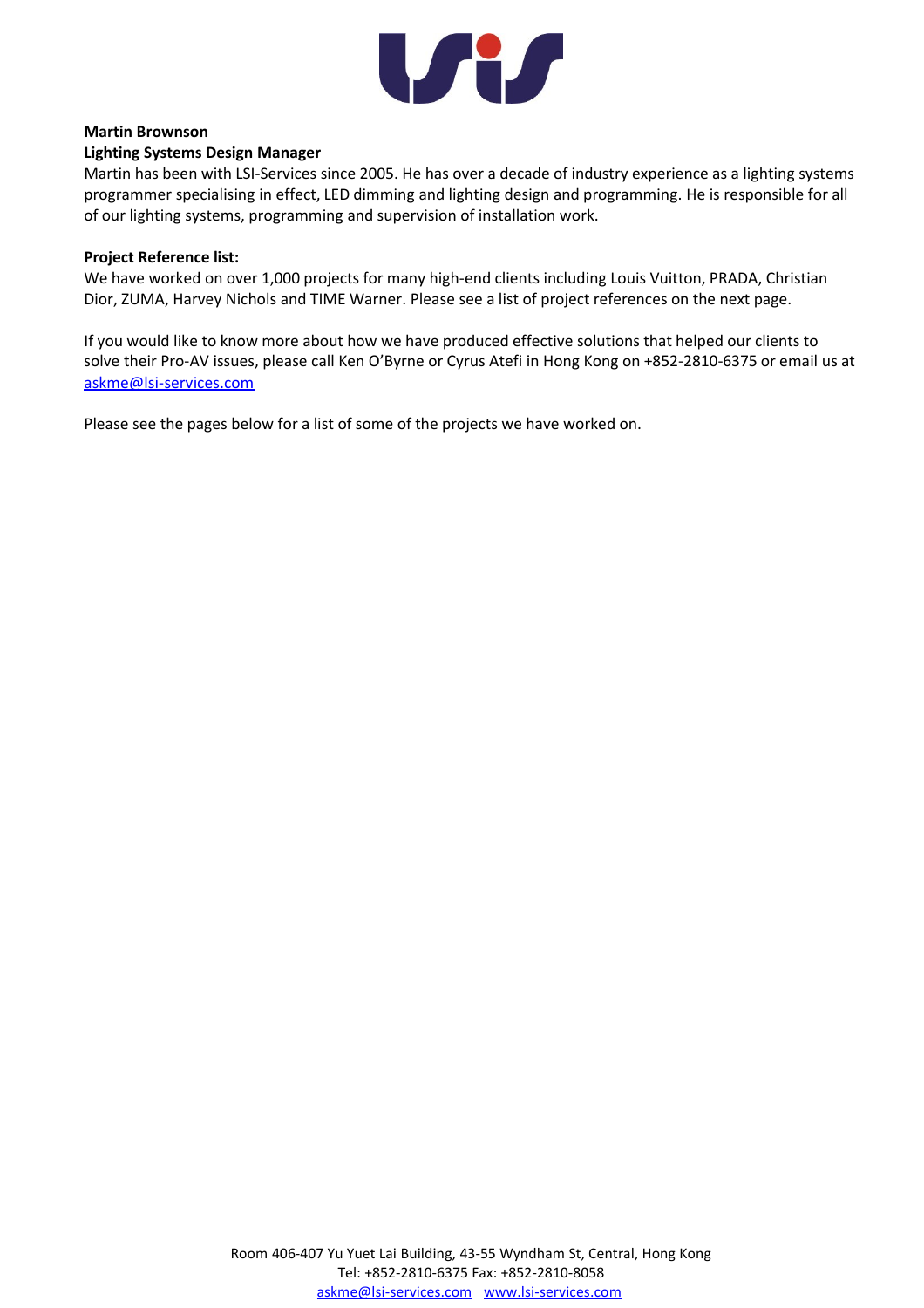

## **Projects References- High-End Retail**

### **High-End Retail:**

We offer automation of lighting, projection & in store AV systems, video displays, background music, digital signage, lighting systems, & remote access for uploading external content. We have worked on many projects for high-end retail stores throughout Asia Pacific. Please see a list of recent project references outlining our expertise in this area. Please email us at [askme@lsi-services.com](mailto:askme@lsi-services.com) or give us a call on +852-2810-6375 for more information about any of these projects.

### **Louis Vuitton Flagship Stores Christian Dior Stores**

The Landmark, Hong Kong Beijing Caroline Centre, Causeway Bay, Hong Kong Plaza 66 Shanghai Guam, USA Guam, USA Plaza 66 Shanghai, China 1 Peking Rd, Hong Kong Xian, China Lee Garden, Hong Kong Xiamen, China Pacific Place, Hong Kong Taipei 101, Taipei, Taiwan Galleria, Bali, Indonesia Korea Singapore Starhill, Kuala Lumpur, Malaysia One Central, Macau Hanoi, Vietnam

### **Louis Vuitton Window Displays Miu Miu Store**

LVMH Fashion Group **Pacific Place** Hong Kong **Admiralty** 

Saudi Arabia Hong Kong Hong Kong

### **Lancome Store VERSACE Store**

New Town Plaza **Plaza Reserves and Allie Plaza 66** Shatin Shatin Shanghai Shanghai Shanghai Shanghai Shanghai Shanghai Shanghai Shanghai Shanghai Shanghai Shanghai Shanghai Shanghai Shanghai Shanghai Shanghai Shanghai Shanghai Shanghai Shanghai Shanghai Shanghai Shanghai S Hong Kong China and the China and the China and the China and the China and the China and the China and the China

### **GUCCI Flagship Store PRADA Flagship Store One Central Macau Canton Rd, TST** Canton Rd, TST Macau Hong Kong China China

**Nuance Watsons Temptation Stores L'OREAL Store** Airside, Hong Kong International Airport New Town Plaza Chek Lap Kok Shatin Shatin Shatin Shatin Shatin Shatin Shatin Shatin Shatin Shatin Shatin Shatin Shatin Shatin Hong Kong Hong Kong

Harbour City The Peak TST **Hong Kong** Hong Kong

Hong Kong

**FENDI Store Harvey Nichols Department Store** Dubai The Landmark

**Ports 1961 Store Saffron Bakery at Café on The Peak**

Room 406-407 Yu Yuet Lai Building, 43-55 Wyndham St, Central, Hong Kong Tel: +852-2810-6375 Fax: +852-2810-8058 [askme@lsi-services.com](mailto:askme@lsi-services.com) [www.lsi-services.com](http://www.lsi-services.com/)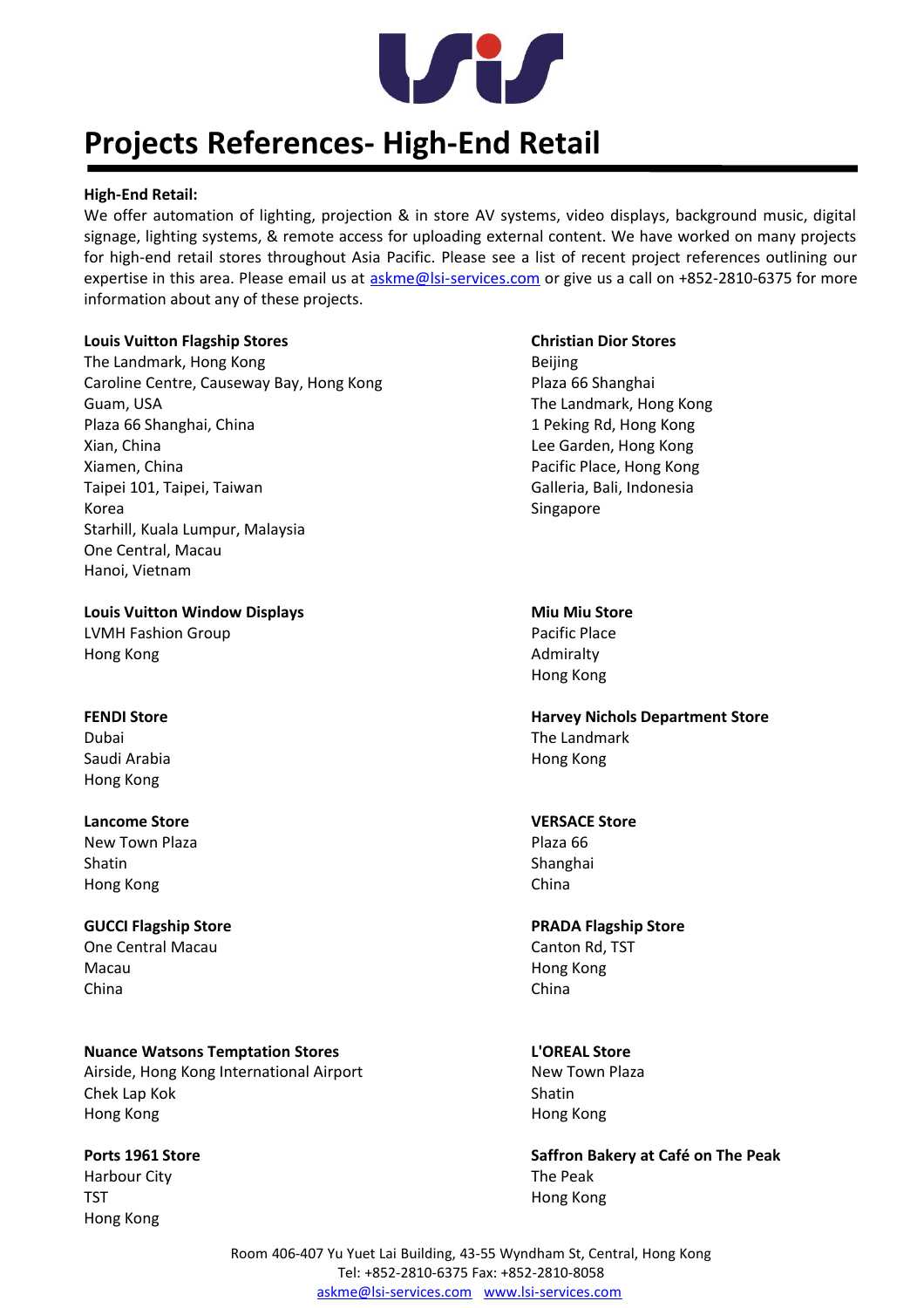

## **Project References - Hospitality**

### **Hospitality:**

We have designed, supplied, and installed centralised control systems for lighting, sound, display, & matrixed switched centralized video distribution. These have included flexible solutions for different sound environments. Please see a list of project references outlining our expertise in this area. Please call email us at [askme@lsi-services.com](mailto:askme@lsi-services.com) or give us a call on +852-2810-6375 for more information about any of these projects.

### **Restaurants, Bars & Nightclubs:**

The Landmark, The Landmark, The Landmark, The Landmark Central Central Hong Kong Hong Kong

**208 Duocetto Restaurant Issimo Restaurant** Central JIA Hotel – Shanghai Hong Kong China China China China China China China China China China China China China China China China China

**Delaney's Irish Bar Delaney's Irish Bar** TST Wanchai Hong Kong Hong Kong

**The Dublin Jack KILA Irish Bar** Lan Kwai Fong Central Central Hong Kong

Central TST Hong Kong Hong Kong

**McSorleys' Irish Bar The Canny Man Bar** Central Wanchai Hong Kong Hong Kong

**Cigarro Lounge – JIA Hotel Rayne Lounge Bar** Causeway Bay Central Hong Kong Hong Kong

Wanchai Quarry Bay Hong Kong Hong Kong

**Café DeMedici 208 Duocetto** Central Central Hong Kong Hong Kong

G-Spot Productions The Peak Tower Central Hong Kong Hong Kong

**ZUMA Japanese Restaurant Mateur Advisors Advisors Agent Arrangement Communist Parish Parish Parish Parish Parish Parish Parish Parish Parish Parish Parish Parish Parish Parish Parish Parish Parish Parish Parish Parish Par** 

**SOLAS Bar & Lounge The Shamrock Irish Pub**

**Splash Bar Frites Restaurant**

**Dragon-i Club Bubba Gump Restaurant Bubba Gump Restaurant** 

Room 406-407 Yu Yuet Lai Building, 43-55 Wyndham St, Central, Hong Kong Tel: +852-2810-6375 Fax: +852-2810-8058 [askme@lsi-services.com](mailto:askme@lsi-services.com) [www.lsi-services.com](http://www.lsi-services.com/)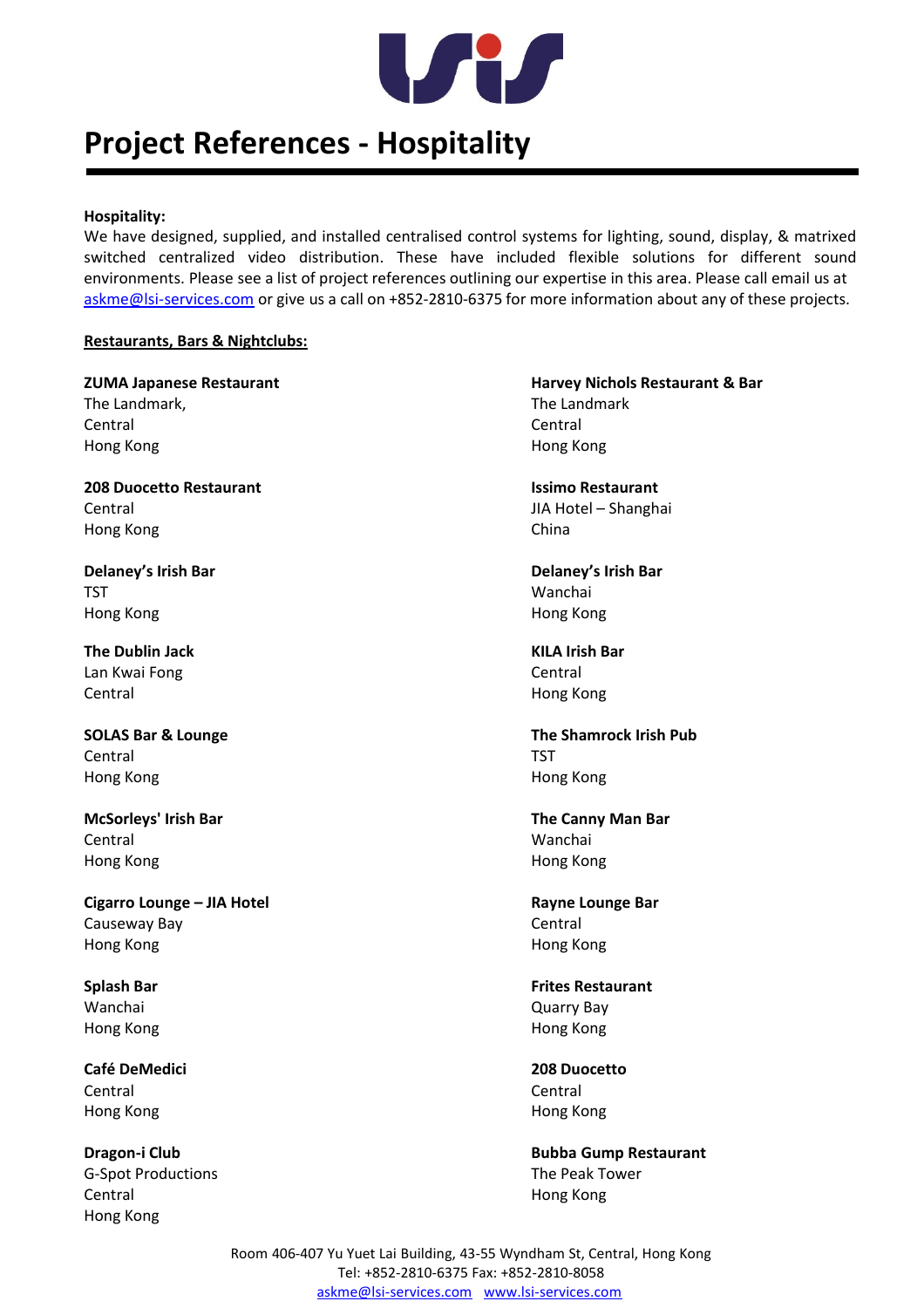

## **Project References - Hospitality**

Central Wanchai Hong Kong Hong Kong

**Grand Central Bar** Elements Mall Kowloon West Hong Kong

**Hotels:**

Macau **Central** China Hong Kong

**The Marco Polo Hotel Xiamen Hotel Royal** Marco Polo Hotels **Macau** Xiamen China China

China Tsim Sha Tsui

**Silhouette Island Resort JIA Hotel** Silhouette Island Silhouette Island Seychelles China

**Mayfair Hotel The Langham Hotel**  Hong Kong New World Group Mong Kok Shanghai Kowloon Nashari Kowloon Nashari Kowloon Nashari Kowloon Nashari Kowloon China Hong Kong **Private Clubs:**

Old Bank of China Building Wong Nai Chung Gap Central Hong Kong Hong Kong

**Hong Kong Rugby Football Union** Kings Park Kowloon Hong Kong

**Ooh-La restaurant ESCAPE Bar & Lounge**

**Waldo Hotel LKF Hotel (AZURE Restaurant)**

**Shangri-La Hotel The Peninsular Hotel** Wuhan Wuhan HK harbour 'festival of lights show' Kowloon Hong Kong

**The China Club The Hong Kong Cricket Club**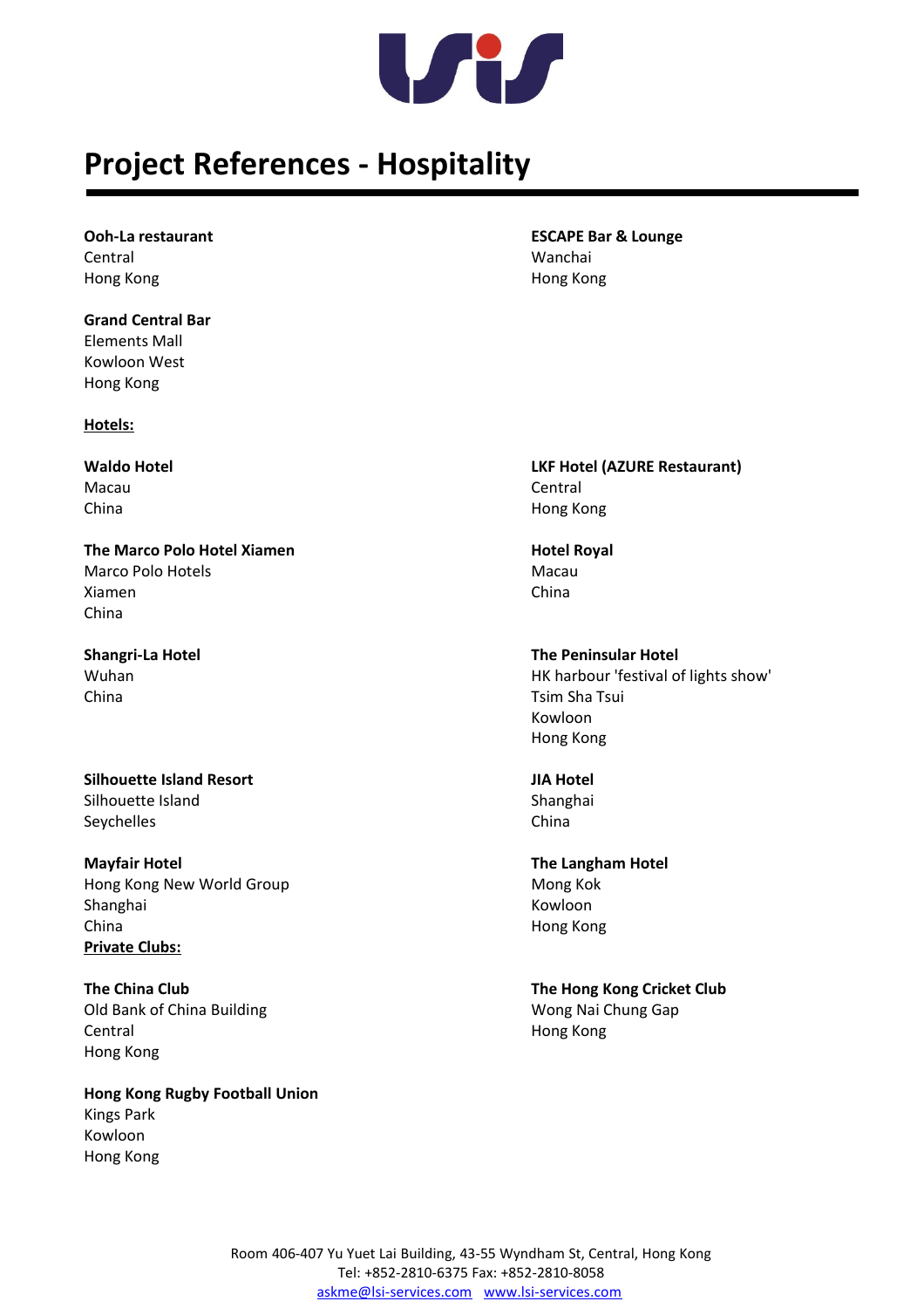

## **Project References - Hospitality**

### **Casinos:**

Macau **Macau** Macau Macau Macau Macau Macau Macau Macau Macau Macau Macau Macau Macau Macau Macau Macau Macau Macau Macau Macau Macau Macau Macau Macau Macau Macau Macau Macau Macau Macau Macau Macau Macau Macau Macau Maca China China

### **Houses of Worship:**

Nathan Rd<br>
Fanling TST Kowloon Hong Kong Hong Kong

## **Tiger Slots Gaming Hall Hotel Lisboa Summer Palace Casino** Macau Tower Sociedade de Tourismo e Diversoes Macau

**St Andrews Church Sisters of The Precious Blood**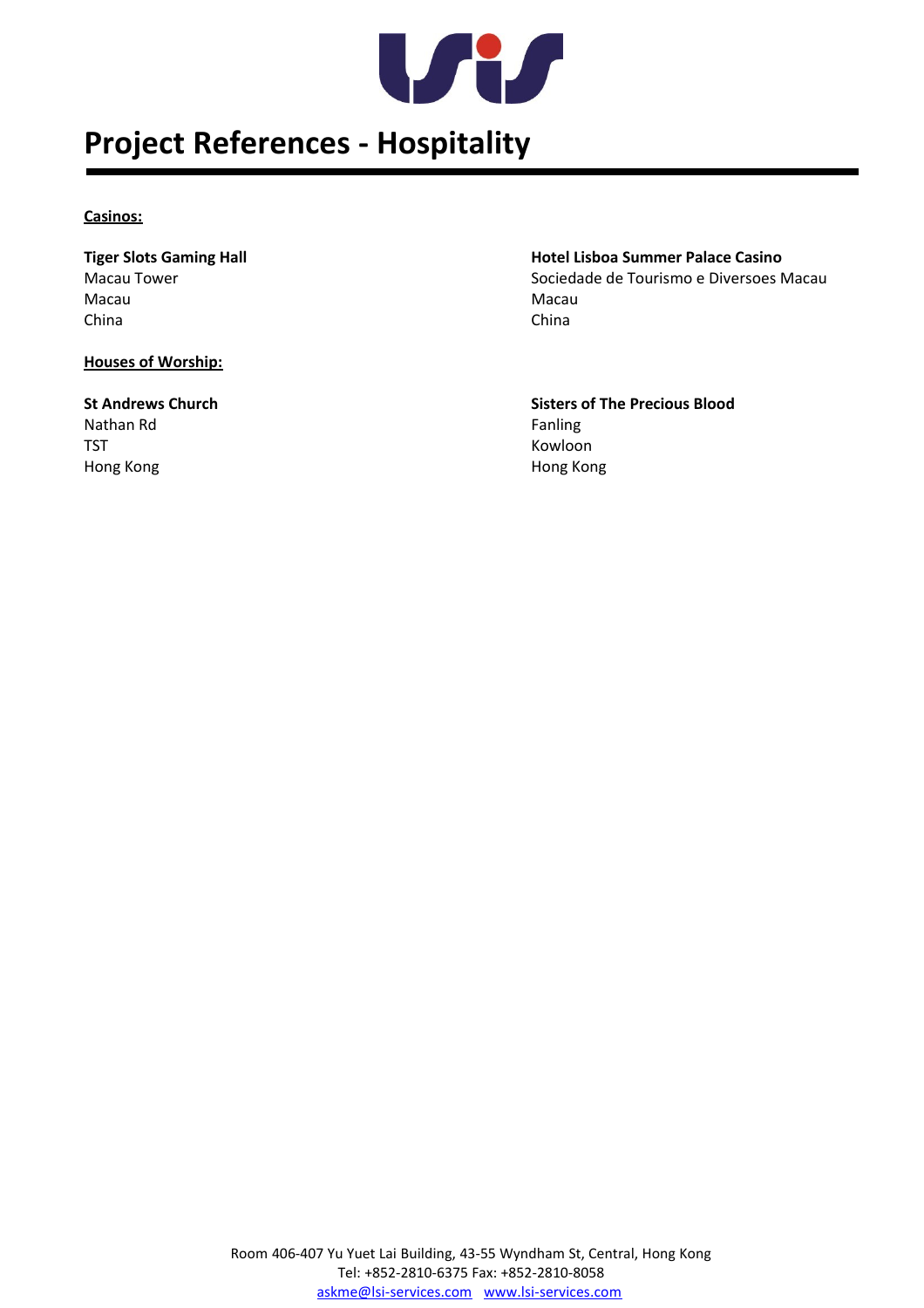

## **Project References - Corporate**

### **Corporate:**

We can offer Integration of lighting & AV effects for different corporate environments such as meetings, presentations, & videoconferencing. Please see a list of project references outlining our expertise in this area. Please email us at [askme@lsi-services.com](mailto:askme@lsi-services.com) or give us a call on +852-2810-6375 for more information about any of these projects.

Hong Kong **IFC** 

**ING Barings Securities TIME Warner** IFC Oxford House **Central Quarry Bay** Hong Kong Hong Kong

Tsuen Wan Two Exchange Square Hong Kong Hong Kong

**Accenture Shanghai Daimler Chrysler** Customer Innovation Centre **Maybach Showroom** Maybach Showroom AV Design Consultancy **Repulse Bay** Shanghai **Hong Kong** China

**Citibank Louis Vuitton**  Central Tsim Sha Tsui Hong Kong Kowloon

**Blue Java Offices** Sun Hug Kai Centre Wanchai Hong Kong

**Shenyin Wanguo Securities Prudential Corporation Asia** Citibank Tower **Meeting & Presentation Rooms Citibank Tower** Meeting & Presentation Rooms Central Hong Kong

**Techtronic Industries Limited Freshfields Bruckhaus Deringer**

**Macquarie Bank Community Community Community Community Community Community Community Community Community Community Community Community Community Community Community Community Community Community Community Community Commun** Citic Tower Cheng Yu Tung Management Institute Hong Kong Hong Kong Convention & Exhibition Centre Hong Kong

Citibank Plaza Ocean Centre rooms meeting room Hong Kong